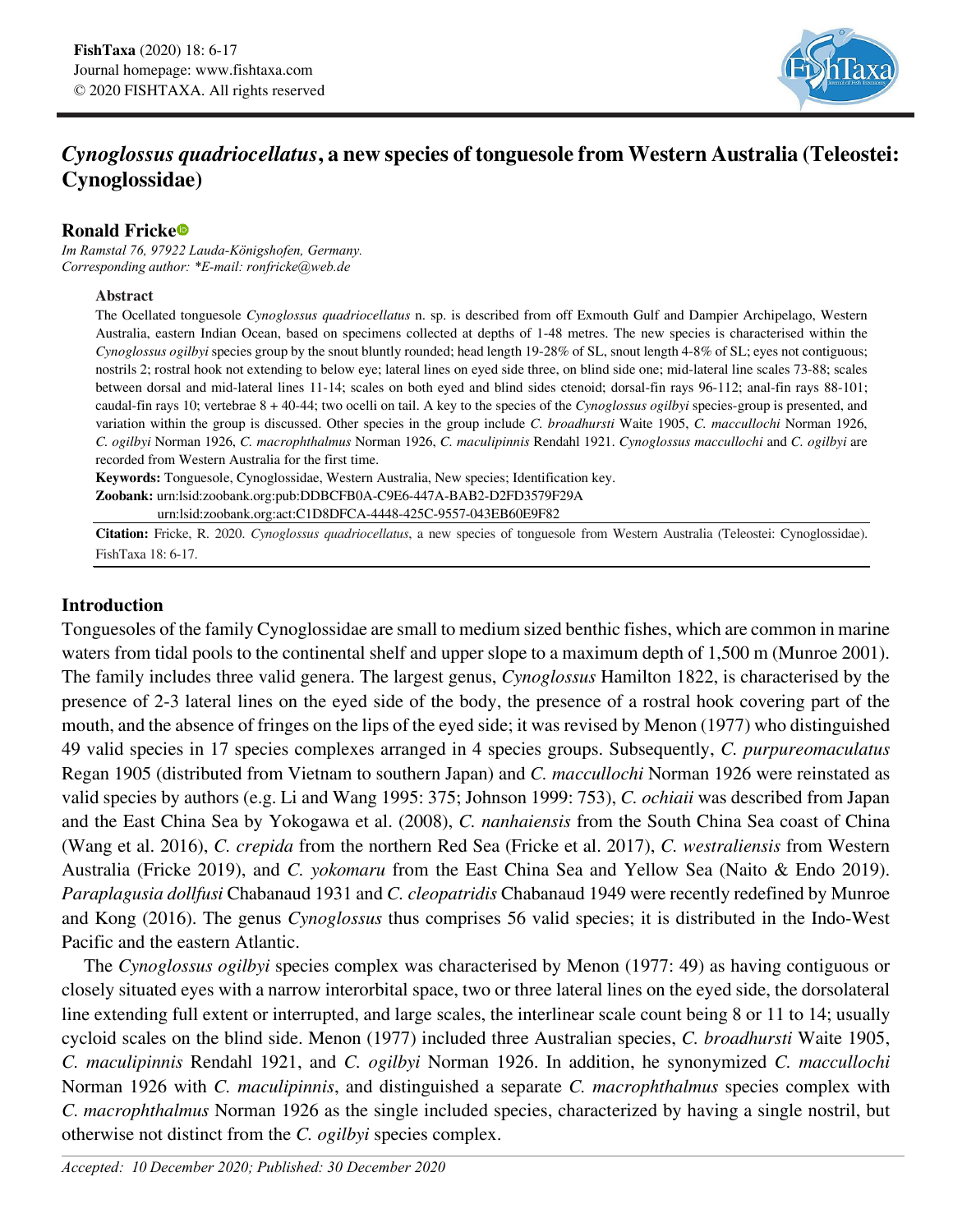During a study of the flatfishes of Western Australia, several specimens of an unusual species of *Cynoglossus*  were discovered in the collection of the Western Australian Museum. They turned out to belong to an undescribed species in the *C. ogilbyi* species complex, which is described in the present paper.

### **Material and Methods**

The holotype and paratypes are deposited in the fish collections of the Western Australian Museum (WAM). Abbreviations of repositories follow Fricke and Eschmeyer (2020); they include the following: AMS (The Australian Museum, Sydney); BMNH (The Natural History Museum, London); HUJ (Hebrew University of Jerusalem); MNHN (Muséum National d'Histoire Naturelle, Paris); SMF (Forschungsinstitut und Naturmuseum Senckenberg, Frankfurt am Main); SMNS (Staatliches Museum für Naturkunde Stuttgart); WAM (Western Australian Museum, Perth). Biometrical counts and measurements follow Hubbs and Lagler (1947), descriptive methods follow Menon (1977) and Krupp (1987); the genus and species classification follows Fricke et al. (2020); the references follow Fricke (2020). The standard length is abbreviated SL; the head length is abbreviated HL. In the new species description, data of the holotype are given first, followed by those of the paratyes, in parentheses.

### **Results**

**Systematic ichthyology:** The present paper follows the classifications provided by Nelson et al. (2016) and Laan et al. (2014):

Superclass Gnathostomata

 Class Actinopterygii Subclass Neopterygii Division Teleostei Order Pleuronectiformes Family Cynoglossidae Jordan 1888

Genus *Cynoglossus* Hamilton 1822

*Cynoglossus quadriocellatus* new species

(Figs. 1-3, Tabs 1-2)

**Common name: Ocellated tonguesole** 

**Holotype:** WAM P.31854-004, 152.3 mm SL, Western Australia, Dampier Archipelago, 5.8 nautical miles northeast of Rosemary Island, 20º24.01'S, 116º41.28'E - 20º24.16'S, 116º40.83'E, 34 m depth, R.J. Slack-Smith & M. Hewitt, 17 July 1999.

**Paratypes:** WAM P.31013-041, 1, 24.3 mm SL, Western Australia, Exmouth Gulf, northwest tip of Burnside Island, 22°06'S, 114°31'E, rockpool with rock, algae and rubble, J.B. Hutchins et al., 16 Aug 1995. — WAM P.31841-012, 1, 103.8 mm SL, Western Australia, Dampier Archipelago, 5.9 nautical miles northwest of Delambre Island, 20º20.75'S, 117º01.16'E - 20º20.19'S, 117º01.18'E, 32-34 m depth, R.J. Slack-Smith & M. Hewitt, 15 July 1999. — WAM P.31843-005, 1, 85.2 mm SL, Western Australia, Dampier Archipelago, 3.3 nautical miles southwest of south point of Legendre Island, 20º27.27'S, 118º54.20'E - 20º29.91'S, 116º54.48'E, 9.5 m depth, R.J. Slack-Smith & M. Hewitt, 16 July 1999. — WAM P.31857-010, 1, 96.1 mm SL, Western Australia, Dampier Archipelago, Malus Island, 1.2 nautical miles northwest of Courtenay Head light, 20º29.49'S, 116º40.61'E - 20º29.66'S, 116º41.01'E, 11.5 m depth, R.J. Slack-Smith & M. Hewitt, 18 July 1999. ⸺ WAM P.32569-001, 1, 165.3 mm SL, Western Australia, 6.91 west-southwest of Point Quobba, 24º31.391'S, 113º21.858'E - 24º30.830'S, 113º21.870'E, 47.9-48.4 m depth, S.M. Morrison, 26 Sept. 2003. ⸺ WAM P.33816.002, 1, 190.7 mm SL, Western Australia, Jurien Bay, 30º21.26'S, 114º53.44'E - 30º21.23'S,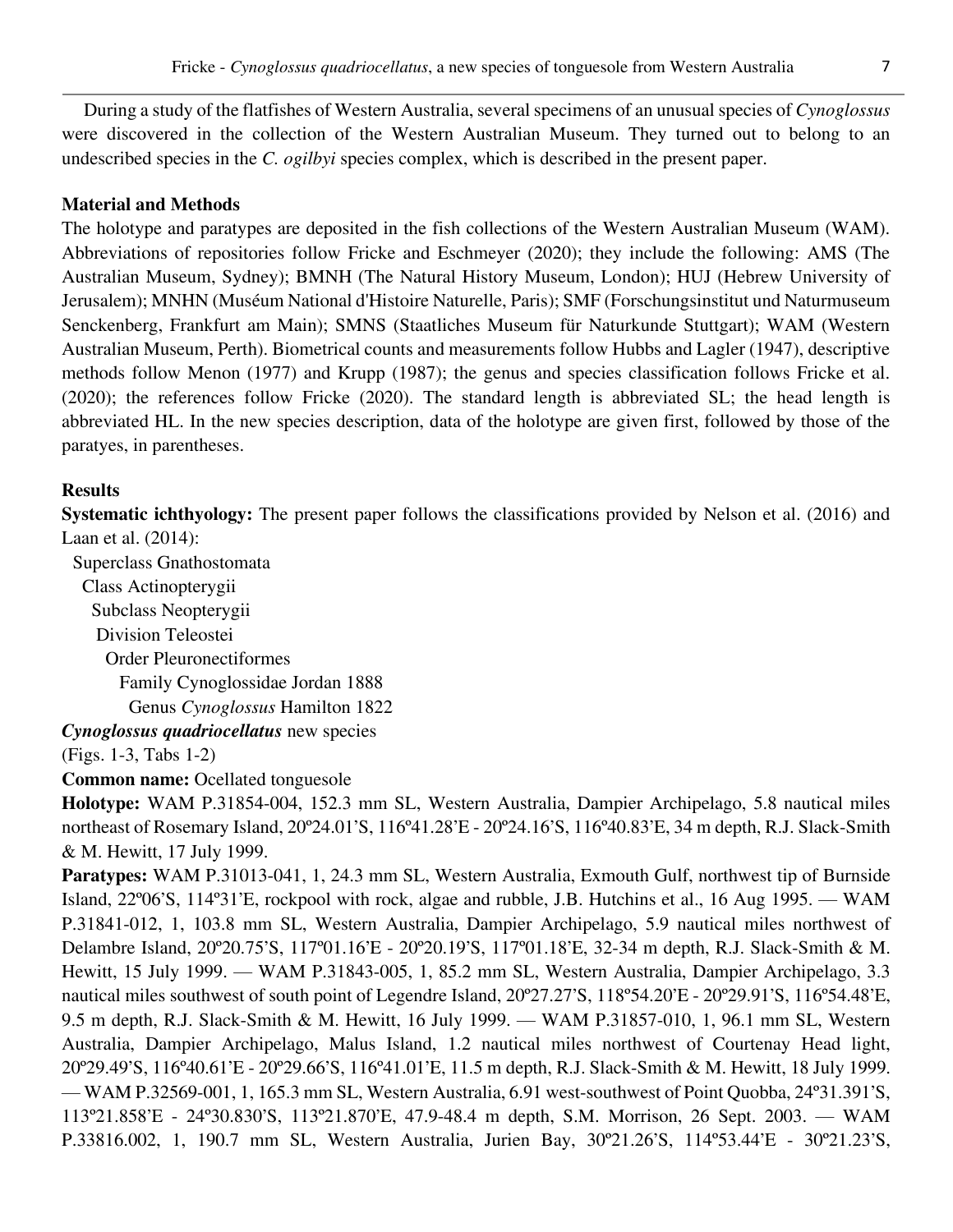

**Figure 1.** *Cynoglossus quadriocellatus* new species, holotype, WAM P.31854-004, 152.3 mm SL, Western Australia, Dampier Archipelago, 5.8 nautical miles northeast of Rosemary Island. Eyed side. Photograph by M. Allen (WAM).



**Figure 2.** *Cynoglossus quadriocellatus* new species, holotype, WAM P.31854-004, 152.3 mm SL, Western Australia, Dampier Archipelago, 5.8 nautical miles northeast of Rosemary Island. Blind side. Photograph by M. Allen (WAM)



**Figure 3.** *Cynoglossus quadriocellatus* new species, holotype, WAM P.31854-004, 152.3 mm SL, Western Australia, Dampier Archipelago, 5.8 nautical miles northeast of Rosemary Island. X-ray. Photograph by M. Allen (WAM).

114º53.14'E, 43-45 m depth, A. Sampey, 24 Apr. 2007. ⸺ WAM P.34058-003, 1, 168.3 mm SL, Western Australia, Pilbara, 3.5 km east of North Muiron Island, 21.6391ºS, 114.4308ºE, 17.5 m depth, R/V Naturaliste, 11 June 2013. ⸺ WAM P.34128-001, 1, 133.7 mm SL, 20.6714ºS, 115.4089ºE, 20 m depth, R/V Naturaliste, 17 June 2013.

**Additional material:** WAM P.31835.003, 1, 173.0 mm SL, Western Australia, Dampier Archipelago, Cape Legendre, 38 m depth, S.M. Slack-Smith & M. Hewitt, 14 July 1999. — WAM P.31850.002, 1, 121.6 mm SL,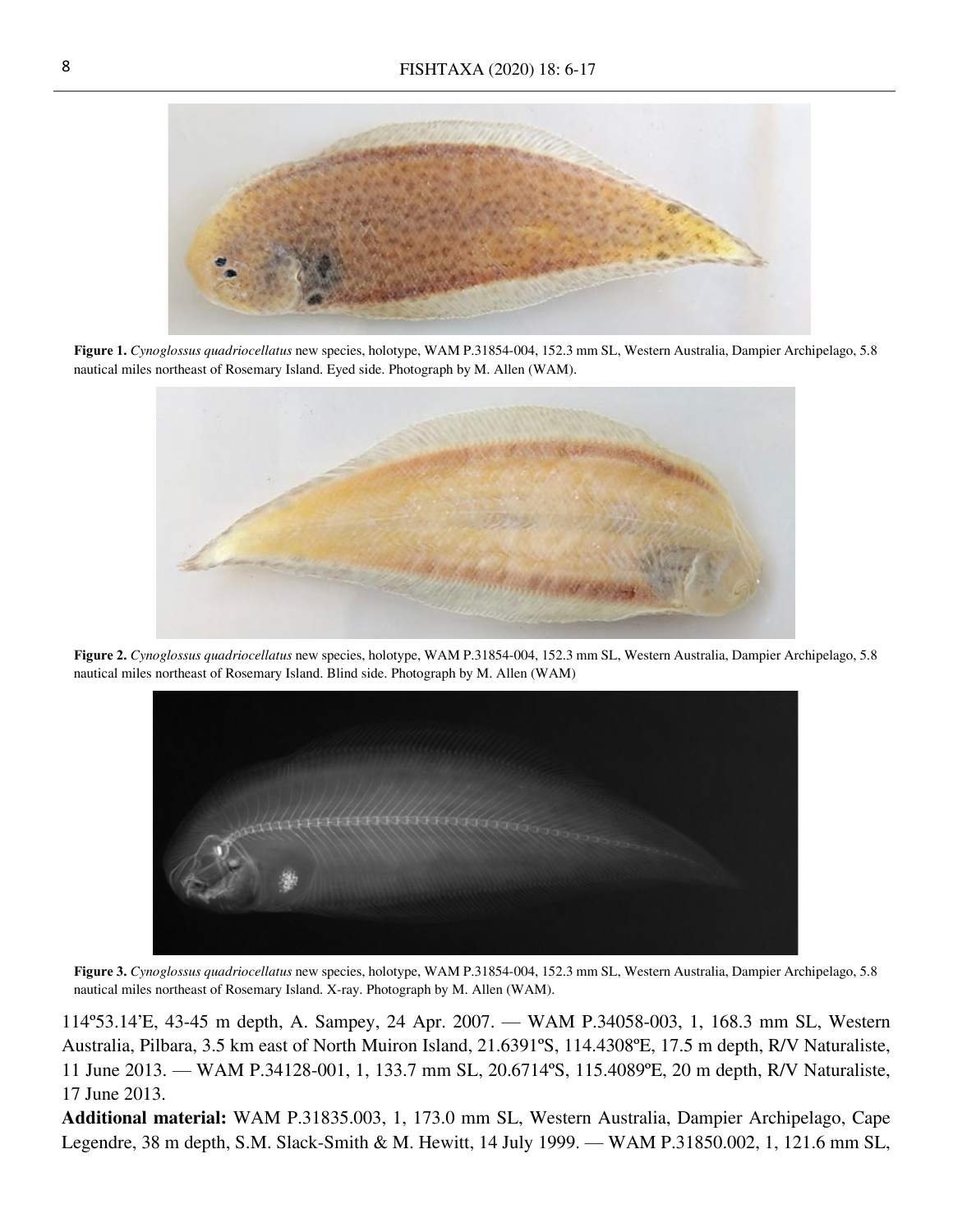| Table 1. Cynoglossus quadriocellatus new species, Holotype and paratypes, Western Australia. (BD maximum body depth; CL mouth cleft to             |
|----------------------------------------------------------------------------------------------------------------------------------------------------|
| opercle; ED horizontal eye diameter; HL head length; IW interorbital width; SL standard length; SnL snout length; TI tip of snout to inside corner |
| of mouth cleft. Measurements in mm).                                                                                                               |

|              | Holotype   | Paratypes  |            |            |            |            |             |             |             |
|--------------|------------|------------|------------|------------|------------|------------|-------------|-------------|-------------|
| Measurements | <b>WAM</b> | <b>WAM</b> | <b>WAM</b> | <b>WAM</b> | <b>WAM</b> | <b>WAM</b> | <b>WAM</b>  | <b>WAM</b>  | <b>WAM</b>  |
| (mm)         | P.31854-   | P.31013-   | P.31841-   | P.31843-   | P.31854-   | P.32569-   | P.32627.002 | P.33816.002 | P.34058.003 |
|              | 004        | 041        | 012        | 005        | 004        | 001        |             |             |             |
| <b>SL</b>    | 152.3      | 96.1       | 103.8      | 85.2       | 24.3       | 168.3      | 190.7       | 165.3       | 133.7       |
| HL           | 29.2       | 20.7       | 23.7       | 18.2       | 7.0        | 34.7       | 34.5        | 30.5        | 26.7        |
| BD.          | 44.7       | 27.2       | 31.8       | 24.4       | 6.9        | 48.4       | 52.6        | 47.0        | 38.9        |
| SnL          | 6.5        | 6.9        | 7.8        | 5.0        | 1.9        | 8.5        | 8.7         | 8.2         | 8.2         |
| CL           | 16.9       | 10.2       | 12.2       | 10.1       | 3.2        | 19.9       | 19.7        | 20.2        | 15.4        |
| TI           | 13.4       | 10.6       | 12.1       | 8.5        | 2.4        | 12.8       | 15.6        | 11.6        | 10.3        |
| <b>ED</b>    | 3.0        | 3.0        | 3.6        | 2.2        | 0.5        | 3.9        | 4.3         | 3.7         | 3.7         |
| IW           | 1.4        | 0.8        | 0.8        | 1.3        | 0.2        | 1.8        | 1.8         | 1.2         | 0.9         |

**Table 2.** *Cynoglossus quadriocellatus* new species, holotype and paratypes, Western Australia. Proportions (percentage of SL). BD maximum body depth; CL mouth cleft to opercle; ED horizontal eye diameter; HL head length; IW interorbital width; SL standard length; SnL snout length; TI tip of snout to inside corner of mouth cleft.

|                      | Holotype                      | Paratypes                     |                               |                               |                               |                               |                           |                           |                           |
|----------------------|-------------------------------|-------------------------------|-------------------------------|-------------------------------|-------------------------------|-------------------------------|---------------------------|---------------------------|---------------------------|
| Measurements<br>(mm) | <b>WAM</b><br>P.31854-<br>004 | <b>WAM</b><br>P.31013-<br>041 | <b>WAM</b><br>P.31841-<br>012 | <b>WAM</b><br>P.31843-<br>005 | <b>WAM</b><br>P.31854-<br>004 | <b>WAM</b><br>P.32569-<br>001 | <b>WAM</b><br>P.32627.002 | <b>WAM</b><br>P.33816.002 | <b>WAM</b><br>P.34058.003 |
| HL                   | 19.2                          | 21.5                          | 22.8                          | 21.4                          | 28.8                          | 20.6                          | 18.1                      | 18.4                      | 20.0                      |
| <b>BD</b>            | 29.3                          | 28.3                          | 30.6                          | 28.6                          | 28.4                          | 28.8                          | 27.6                      | 28.4                      | 29.1                      |
| SnL                  | 4.3                           | 7.2                           | 7.5                           | 5.9                           | 7.8                           | 5.1                           | 4.6                       | 5.9                       | 6.1                       |
| CL                   | 11.1                          | 10.6                          | 11.8                          | 11.8                          | 13.2                          | 11.8                          | 10.3                      | 12.2                      | 11.5                      |
| TI                   | 8.8                           | l 1.0                         | 11.7                          | 10.0                          | 9.9                           | 7.6                           | 8.2                       | 7.0                       | 7.7                       |
| <b>ED</b>            | 2.0                           | 3.1                           | 2.6                           | 2.6                           | 2.1                           | 2.3                           | 2.3                       | 2.2                       | 2.8                       |
| IW                   | 0.9                           | 0.8                           | 0.8                           | . . 5                         | 0.8                           |                               | 0.9                       | 0.6                       | 0.7                       |

**Table 3.** Comparison of the species in the *Cynoglossus ogilbyi* species complex. Character states different from *C. quadriocellatus* n. sp. are printed in bold face.

|                         | C. quadriocellatus n.sp. | C. broadhursti | C. maccullochi | C. macrophthalmus | C. maculipinnis | C. ogilbyi      |
|-------------------------|--------------------------|----------------|----------------|-------------------|-----------------|-----------------|
| Head length (% SL)      | $19-28$                  | $17 - 21$      | $20 - 23$      | $23 - 25$         | 19-25           | 19-23           |
| Snout length $(\% SL)$  | $4 - 8$                  | $4 - 7$        | $6 - 8$        | $5 - 7$           | $5 - 7$         | $6 - 7$         |
| Snout                   | bluntly rounded          | rounded        | rounded        | rounded           | rounded         | bluntly rounded |
| Eyes                    | not contiguous           | not contiguous | not contiguous | not contiguous    | not contiguous  | not contiguous  |
| <b>Nostrils</b>         |                          |                |                |                   |                 |                 |
| Rostral hook extending  | not below eye            | not below eye  | not below eye  | below eye         | not below eye   | not below eye   |
| to                      |                          |                |                |                   |                 |                 |
| Lateral lines/eyed s.)  | 3                        | $\mathfrak{D}$ | $\mathbf{3}$   | $\mathbf{3}$      | $\mathfrak{D}$  | $\overline{c}$  |
| Lateral lines/blind s.) |                          | none           | none           | none              | none            | none            |
| Mid-lateral-line scales | 73-88                    | 72-77          | 78             | 100-103           | $7-90$          | 66-70           |
| Scales between dorsal   | $11 - 14$                | $12 - 14$      | 13             | $17-18$           | $13 - 15$       | $7 - 8$         |
| and midlateral lines    |                          |                |                |                   |                 |                 |
| Scales/eyed side        | ctenoid                  | ctenoid        | ctenoid        | ctenoid           | ctenoid         | ctenoid         |
| Scales/blind side       | ctenoid                  | cvcloid        | ctenoid        | ctenoid           | ctenoid         | cycloid         |
| Dorsal-fin rays         | 96-112                   | 105-110        | 106            | 111               | 100-106         | 111-115         |
| Anal-fin rays           | 88-101                   | 83-87          | 80             | 90                | 78-85           | 95-97           |
| Caudal-fin rays         | 10                       | 10             | 8              | 10                | 10              | 8               |
| Vertebrae               | $8 + 40 - 44$            | $9 + 42 - 45$  | unknown        | $9 + 44$          | $8 + 39 - 40$   | $9 + 47$        |
| Ocelli on tail          | 2                        | none           | none           | none              | none            | none            |
| Distribution            | <b>WA</b>                | WA,SA          | WA,QLD         | <b>OLD</b>        | WA,NT,OLD       | WA,QLD          |
| Depth range (m)         | l -48                    | 45             | 17-29          | 37                | 39              | 41-45           |

Western Australia, Dampier Archipelago, Legendre Island, 37-38 m depth, S.M. Slack-Smith & M. Hewitt, 17 July 1999. ⸺ WAM P.32506-001, 1, 167.5 mm SL, Western Australia, Carnarvon, 14.6-14.5 m depth, S.M. Morrison, 2 July 2003. — WAM P.32568.002, 1, 139.8 mm SL, Western Australia, Point Quobba, 34.1-32.3 m depth, S.M. Morrison, 26 Sept. 2003. — WAM P.32576.002, 1, 146.7 mm SL, Western Australia, Shark Bay, Cape Peron flats, 17.1-17.6 m depth, S.M. Morrison, 27 Sept. 2003. ⸺ WAM P.32627.002, 1, 118.3 mm SL,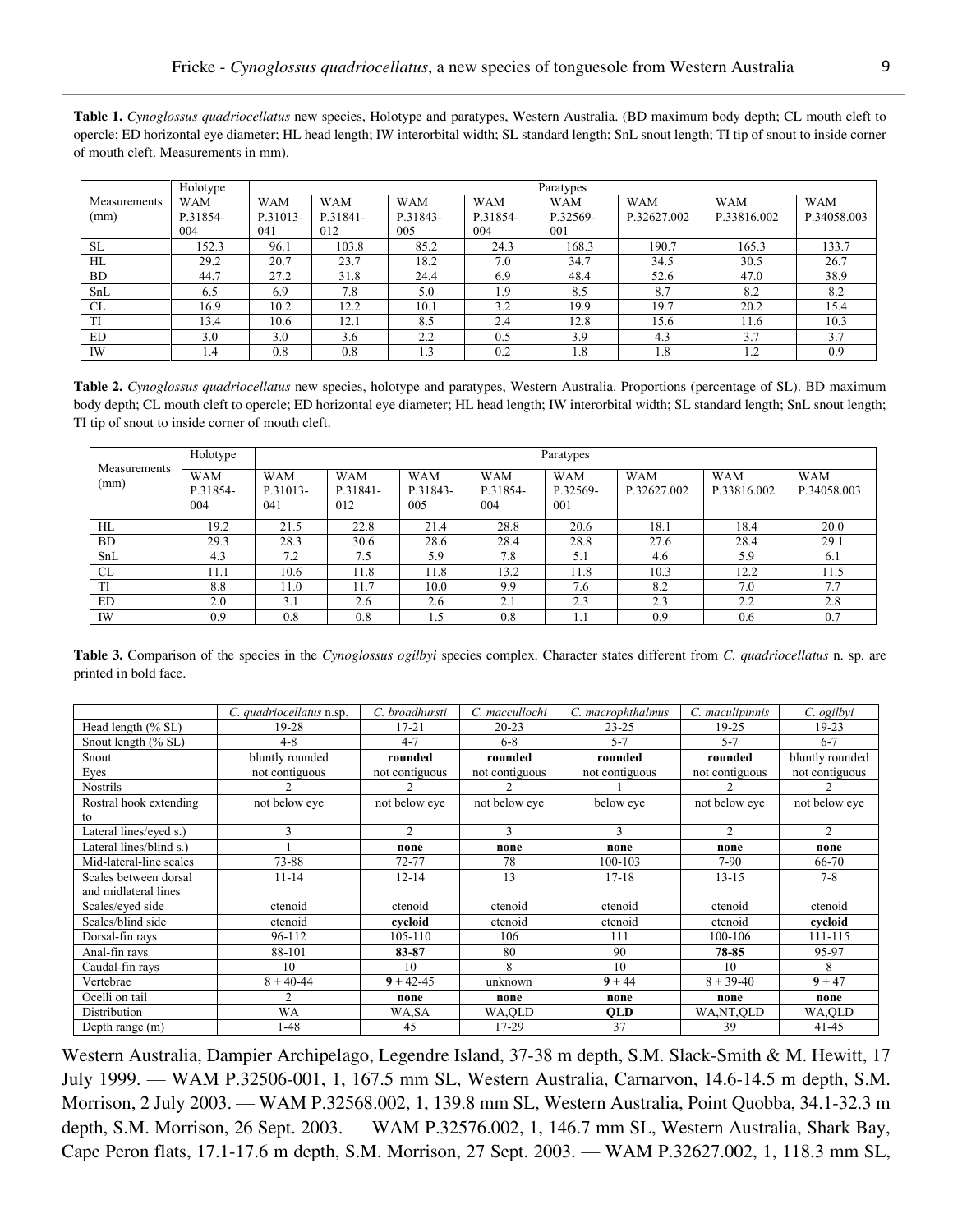Western Australia, Exmouth Gulf, Learmonth, 22º15.292'S, 114º13.69'E - 22º15.827'S, 114º13.655'E, 9.9-9.8 m depth, S.M. Morrison, 11 Mar. 2004.

**Diagnosis:** Snout bluntly rounded; head length 19-28% of SL, snout length 4-8% of SL; eyes not contiguous; nostrils 2; rostral hook not extending to below eye; lateral lines on eyed side three, on blind side one; mid-lateral line scales 73-88; scales between dorsal and mid-lateral lines 11-14; scales on both eyed and blind sides ctenoid; dorsal-fin rays 96-112; anal-fin rays 88-101; caudal-fin rays 10; vertebrae 8 + 40-44; two ocelli on tail.

**Description:** Proportions are given in Tables 1-2. Body lanceolate, snout short, bluntly rounded. Eyes close together but not contiguous, situated on left side of body, the migratory eye situated in advance of the fixed eye. Eyes partly covered with scales. Anterior nostril on eyed side tubular, situated in front of fixed eye; posterior nostril situated in the anterior interorbital region, posterior part covered by a triangular dermal flap. Corner of mouth distinctly nearer to tip of snout than to posterior edge of opercle. Rostral hook short, its posterior margin not reaching to level of fixed eye; mouth cleft reaches to below posterior margin of lower eye. Lips smooth. Middle part of opercle truncate. Eyed side with three lateral lines which are interconnected in postorbital region, blind side with a single, median lateral line. Scales on both sides ctenoid. Median lateral-line scales on eyed side 88 (71-84). Scale rows between mid-lateral and dorsolateral lines (counted at level of 30<sup>th</sup> scale behind origin of mid-lateral line) 12 (11-14), between mid-lateral and ventrolateral lines 13 (12-15).

Dorsal-fin rays 96 (100-112). Anal-fin rays 92 (88-101). Dorsal and anal rays with broad folds on fins rays on blind side. Dorsal and anal fins confluent with caudal fin. Pectoral fins missing. Pelvic fin present on blind side, connected to anal fin. Caudal-fin rays 10 (10). Vertebrae  $8 + 44 (8 + 40 - 41)$  (Fig. 3).

**Colour in preservative**: (Figs. 1, 2) Head and body on both sides light brown, eyed side covered with numerous brown spots except for tip of snout which is pale yellowish; scales on eyed side may be distally bordered by dark pigment; eyes black; belly on eyed side with two large black ocelli, posterior part of tail with a large black ocellus each at dorsal and ventral margin; gill chamber and peritoneum pale; dorsal and anal fins pale, basally with elongate brown bars, distally with two rows of brown spots, getting gradually darker towards the caudal fin.

**Distribution:** (Fig. 4) Western Australia: Shark Bay, Exmouth Gulf and Dampier Archipelago. Found in shallow water from tidal pools to 48 m depth.

**Etymology:** *Quadri-* (Latin) means four, *ocellatus* (Latin) means ocellate. The name is applied as an adjective, with a masculine ending when in *Cynoglossus*.

**Comparison:** The new species is a member of the *Cynoglossus ogilbyi* species group, as it has closely situated eyes with a narrow interorbital space, three lateral lines on the eyed side, the dorsolateral line extending full extent, and large scales, the interlinear scale count being 11 to 14; caudal-fin rays 10. *Cynoglossus qudriocellatus* n. sp. is compared with the other species of the group in Table 3 (see also below for a key to the species in the group); it differs from all other species in the group in the presence of one lateral line on the blind side, and two ocelli on the tail; it also differs from *C. broadhursti* in its bluntly rounded snout (versus rounded in *C. broadhursti*), lateral lines on the eyed side 3 (versus 2), ctenoid scales on the blind side (versus cycloid), anal-fin rays 88-101 (versus 83-87), and trunk vertebrae 8 (versus 9); it is distinguished from *C. maccullochi* by its bluntly rounded snout (versus rounded in *C. maccullochi*), anal-fin rays 88-101 (versus 80), and caudal-fin rays 10 (versus 8); it differs from *C. macrophthalmus* in its bluntly rounded snout (versus rounded in *C. macrophthalmus*), two nostrils (versus a single nostril), rostral hook not extending to below eye (versus extending to below eye), mid-lateral line scales 73-88 (versus 100-103), scales between dorsal and mid-lateral lines 11-14 (versus 17-18), and trunk vertebrae 8 (versus 9); it is distinguished from *C. maculipinnis* by the bluntly rounded snout (versus rounded in *C. maculipinnis*), lateral lines on eyed side 3 (versus 2), and anal-fin rays 88-101 (versus 78-85); it finally differs from *C. ogilbyi* in its lateral lines on eyed side 3 (versus 2 in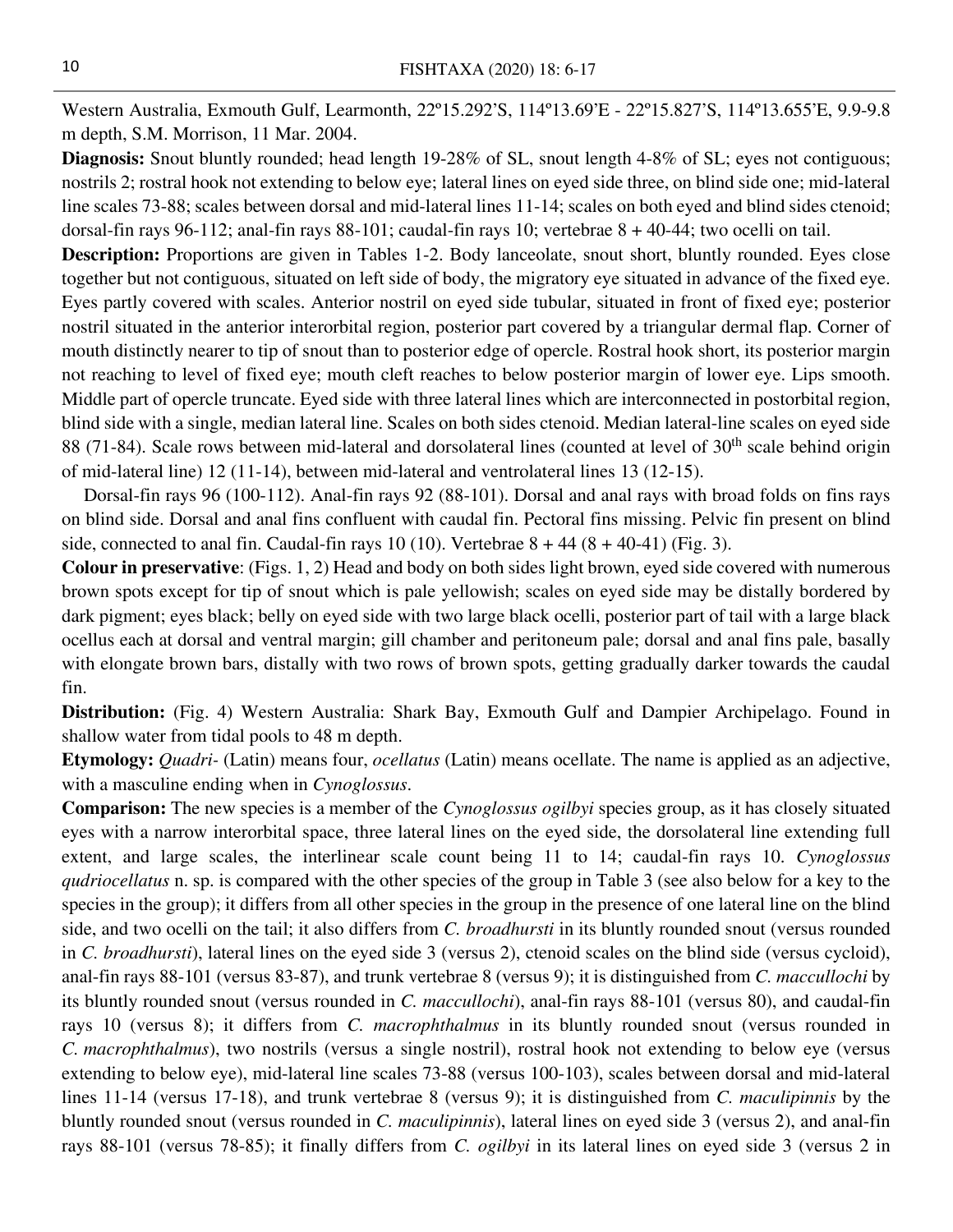

**Figure 4.** Distribution of species of *Cynoglossus* in shallow water (less than 200 metres) around Australia. **A)** *Cynoglossus quadriocellatus* new species. **B)** *C. broadhursti* Waite 1905. **C)** *C. maccullochi* Norman 1926. **D)** *C. macrophthalmus* Norman 1926. **E)** *C. maculipinnis* Rendahl 1921. **F)** *C. ogilbyi* Norman 1926.

*C. ogilbyi*), mid-lateral line scales 73-88 (versus 66-70), scales between dorsal and mid-lateral lines 11-14 (versus 7-9), scales on blind side ctenoid (versus cycloid), caudal-fin rays 10 (versus 8), and trunk vertebrae 8 (versus 9).

**Remarks:** Menon (1977: 49) defined the *Cynoglossus ogilbyi* species complex for three Australian species, characterised as follows: "contiguous or closely situated eyes with a narrow interorbital space, two or three (*C. maculipinnis*) lateral lines, the dorsolateral line extending full extent or interrupted, and large scales, the interlinear scale count being 8 or 11 to 14 and usually eight rays in caudal fin and cycloid scales on the blind side." During a reexamination of the included species (*C. broadhursti*, *C. maculipinnis* including *C. maccullochi*, *C. ogilbyi*), a different variation in these defining characters was observed from what Menon described. The eyes of all species has a narrow interorbital space, but none had contiguous eyes; two lateral lines on the eyed side were observed in *C. broadhursti, C. maculipinnis* and *C. ogilbyi*, three in *C. maccullochi*; the interlinear scale count was 12-14 in *C. broadhursti*, 13 in *C. maccullochi*, 13-15 in *C. maculipinnis* and 7-9 in *C. ogilbyi*; the principal caudal-fin rays were eight in *C. maccullochi* and *C. ogilbyi*, but 10 in *C. broadhursti* and *C. maculipinnis*; the scales on the blind side were cycloid in *C. boradhursti* and *C. ogilbyi*, but ctenoid in *C. maccullochi* and *C. maculipinnis*.

Menon (1977: 50) treated *C. maccullochi* Norman 1926 as a junior synonym of *C. maculipinnis* Rendahl 1921, but subsequent authors considered them as distinct species [e.g. Johnson (1999: 753); Hutchins (2001: 47) as *C. mccullochi*; Munroe (2001: 3894) as *C. mccullochi*; Hoese & Bray (2006: 1855); Wang et al. (2016: 138); Motomura et al. (2017: 228)]. Here, it can be confirmed that the two are separate; *C. macullochi* is distinguished from *C. maculipinnis* by having 3 lateral lines on the eyed side (versus 2 in *C. maculipinnis*), and 8 caudal-fin rays (versus 10).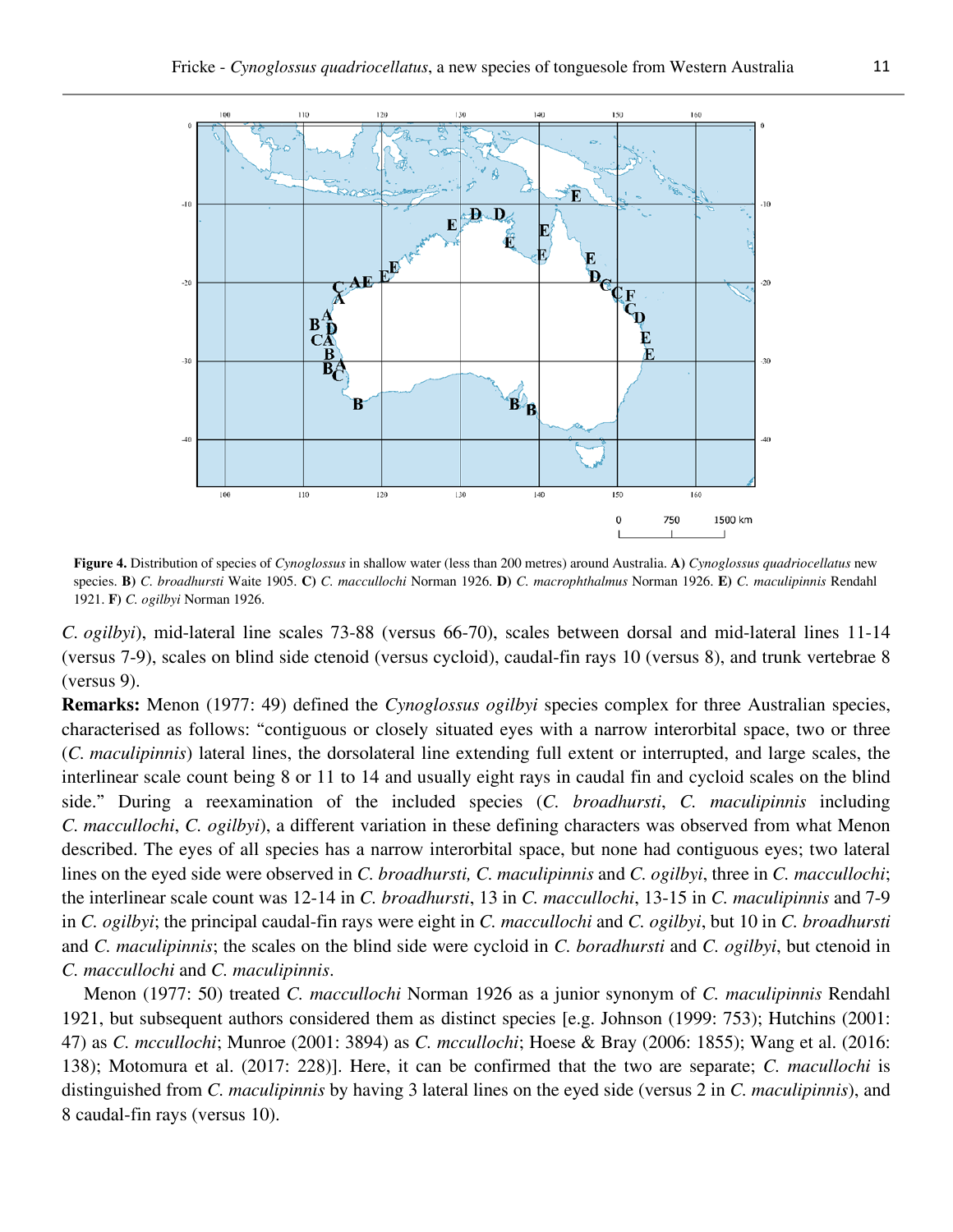Examining another Australian cynoglossid species, *C. macrophthalmus* Norman 1926, I come to the conclusion that it can be also assigned to the *C. ogilbyi* species group, as it has the eyes not contiguous but close together, three lateral lines on the eyed side, although a slightly higher count of interlinear scales of 17-18, 10 caudal-fin rays, and ctenoid scales on the blind side. The presently described new species, *C. quadriocellatus* n. sp., is assigned to the *C. ogilbyi* species group, having the eyes not contiguous but close together, three lateral lines on the eyed side, interlinear scales 11-14, 10 caudal-fin rays, and ctenoid scales on the blind side. Furthermore, it is especially characterised by 2-4 ocelli (2 ocelli on the tail always present), and the presence of a lateral line on the blind side. A key to the species of the *C. ogilbyi* species group is presented below.

The holotype of the new species was chosen because it had the best preserved colour pattern among the WAM material of the species. The type locality is at the northern limit of the known distribution range. *Cynoglossus quadriocellatus* n. sp. is endemic to Western Australia, and thus the 5th species of the *C. ogilbyi* species group found in that state. It is found from Shark Bay to Dampier Archipelago, and co-occurs with *C. maccullochi, C. macrophthalmus* and *C. maculipinnis*. *Cynoglossus broadhursti* is are found further south, from Shark Bay southward; *C. ogilbyi* is distributed further north, from Kimberley northward. The known distribution ranges are shown in Figure 4.

#### **Key to the species of the** *Cynoglossus ogilbyi* **species group**

| 1a. Nostril single; rostral hook extending to below eye; mid-lateral scales more than 99  Cynoglossus macrophthalmus Norman 1926        |  |
|-----------------------------------------------------------------------------------------------------------------------------------------|--|
|                                                                                                                                         |  |
|                                                                                                                                         |  |
|                                                                                                                                         |  |
| 3a. Snout bluntly rounded; mid-lateral line scales less than 71; scales between dorsal and midlateral lines less than 10; anal-fin rays |  |
|                                                                                                                                         |  |
| 3b. Snout rounded; mid-lateral line scales more than 71; scales between dorsal and mid-lateral lines more than 11; anal-fin rays less   |  |
|                                                                                                                                         |  |
|                                                                                                                                         |  |
|                                                                                                                                         |  |
| 5a. Scales on blind side cycloid; mid-lateral line scales 72-77; dorsal-fin rays 105-110  Cynoglossus broadhursti Waite 1905            |  |
| 5b. Scales on blind side ctenoid; mid-lateral line scales 77-90; dorsal-fin rays 100-106  Cynoglossus maculipinnis Rendahl 1921         |  |

**Comparative material:** (Genus *Cynoglossus*): *Cynoglossus acaudatus* Gilchrist 1906: BMNH 1904.11.4.85 (1), South Africa. ⸺ BMNH 1908.3.23.149-152 (4), Cargados Carajos. ⸺ BMNH 1922.3.27.18 (1 syntype of *Areliscus natalensis* Bonde 1922, 116.2 mm SL), KwaZulu-Natal, South Africa.

*Cynoglossus acutirostris* Norman 1939: BMNH 2016.5.1.1 (holotype, 211 mm SL), Gulf of Aden. ⸺ BMNH 1939.5.24.1800-1809 (10 paratypes, including lectotype of Menon 1977), Gulf of Aden. ⸺ BMNH 2016.5.1.2 (1 paratype), Gulf of Aden. ⸺ MNNH 1939-0268 (1 paratype, ca. 195.3 mm SL), Gulf of Aden; SMF 17376 (1), Red Sea. — SMF 17377 (2), Red Sea. — SMF 19907 (1), Red Sea. — SMF 32041 (4), Red Sea.

*Cynoglossus arel* (Bloch & Schneider 1801): BMNH 1860.3.19.433 (holotype of *Plagusia grandisquamis* Cantor 1849, 159.3 mm SL), Penang, Malaysia. ⸺ HUJ 14739 (2, 183.4-209.3 mm SL), Hong Kong, China, South China Sea.

*Cynoglossus attenuatus* Gilchrist 1904: BMNH 1903.12.31.10 (1 syntype, 196.9 mm SL), KwaZulu-Natal, South Africa.

*Cynoglossus bilineatus* (Lacepède 1802): HUJ 5840 (1, ca. 440 mm SL), Eilat, Israel, Gulf of Aqaba, Red Sea. ⸺ HUJ 9019 (1, 395.0 mm SL), Eilat, Israel, Gulf of Aqaba, Red Sea. ⸺ HUJ 9046 (1, 332.5 mm SL), Dahab, Egypt, Gulf of Aqaba, Red Sea. — HUJ 9178 (1, 426.3 mm SL), Gulf of Aqaba, Red Sea. — HUJ 11404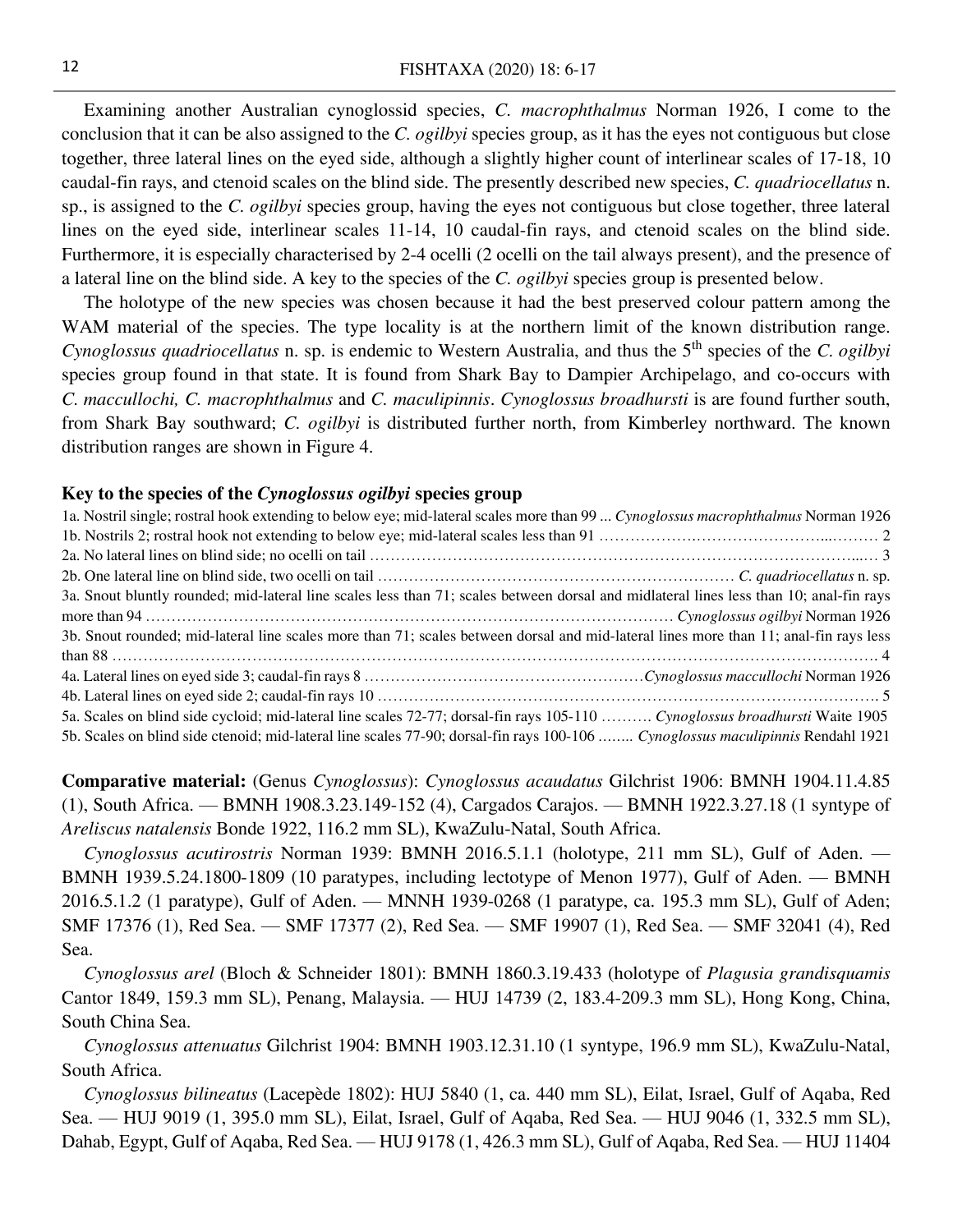(1), Et-Tur, Egypt, Gulf of Suez, Red Sea. — SMNS 1080 (1), Cape Province, South Africa. — SMNS 1767 (1), Al-Qusayr, Egypt, Red Sea. ⸺ SMNS 2270 (1), Townsville, Queensland, Australia. ⸺ SMNS 25208 (4), Kuwait, Persian Gulf.

*Cynoglossus broadhursti* Waite 1905: BMNH 1925.7.22.83 (1), off mouth of Murray River, South Australia. ⸺ WAM P.I.13258-001 (1 syntype), between Fremantle and Geraldton, Western Australia. ⸺ WAM P.33173- 004 (1), Western Australia, Jurien Bay. — WAM P.33816-001 (1), Western Australia, Jurien Bay.

*Cynoglossus browni* Chabanaud 1949: MNHN 1949-0023 (holotype, 214.7 mm SL), Sierra Leone. ⸺ BMNH 2011.10.18.3 (1), Liberia.

*Cynoglossus cadenati* Chabanaud 1947: MNHN 1949-0020 (holotype, 114.7 mm SL), Senegal. ⸺ MNHN B.2547 (1 paratype, 103.6 mm SL), Senegal. ⸺ MNHN 1949-0021 (holotype of *Cynoglossus cadenati honoris* Chabanaud 1949, 105.5 mm SL), Sierra Leone.

*Cynoglossus canariensis* Steindachner 1882: BMNH 1914.11.2.72 (lectotype of *Cynoglossus lagoensis* Regan 1915), Lagos Nigeria. ⸺ BMNH 1914.11.2.71 (1 paralectotype of *Cynoglossus lagoensis* Regan 1915), Lagos Nigeria.

*Cynoglossus capensis* (Kaup 1858): BMNH 1904.11.4.4 (1, 84.1 mm SL), Cape Point, South Africa.

*Cynoglossus carpenteri* Alcock 1889: BMNH 1890.7.31.10-12 (3, ca. 138.8-165.5 mm SL), Ganjam coast, India, leg. A.W. Alcock. ⸺ BMNH 1890.11.28.27-29 (ca. 156.7-163.2 mm SL), Ganjam coast, India. ⸺ BMNH 1925.3.20.75.77 (4), Bay of Bengal, India. ⸺ MNHN 1890-0359 - 1890-0362 (4, 145.9-163.7 mm SL), India.

*Cynoglossus cleopatridis* Chabanaud 1949: MNHN 1949-0024 (holotype, 127.7 mm SL), Gulf of Suez, Egypt. ⸺ MNNH 1966-0747 (1 syntype of *Cynoglossus sinusarabici*, 112.7 mm SL), Gulf of Suez, Egypt.

*Cynoglossus cynoglossus* (Hamilton 1822): BMNH 1862.6.3.9 (1), Sumatra, Indonesia, leg. P. Bleeker. ⸺ BMNH 1862.6.3.17 (1 paralectotype of *Plagusia oxyrhynchos* Bleeker 1851), Indonesia. ⸺ BMNH 1928.3.20.133 (1, paralectotype of *Cynoglossus deltae* Jenkins 1910, 62.3 mm SL), Sundarbans, Bangladesh.

*Cynoglossus dispar* Day 1877: BMNH 1889.2.1.4061 (1 paralectotype, 201.1 mm SL), Madras, India. ⸺ BMNH 1889.2.1.4062-4063 (2 paralectotypes, 123.7-167.8 mm SL), Madras, India.

*Cynoglossus dollfusi* (Chabanaud 1931): HUJ 11389 (2), Red Sea, Gulf of Suez, Egypt, El Bilaiyim.

*Cynoglossus dubius* Day 1873: BMNH 1911.12.6.16 (1, 245.7 mm SL), Karachi, Pakistan. ⸺ BMNH 1983.5.10.29-32 (4), Pakistan.

*Cynoglossus durbanensis* Regan 1921: BMNH 1920.7.23.37 (lectotype), Durban, KwaZulu-Natal, South Africa. ⸺ BMNH 1920.7.23.38 (paralectotype), Durban, KwaZulu-Natal, South Africa.

*Cynoglossus feldmanni* (Bleeker 1854): BMNH 1989.11.20.2 (1), Nakhon Sawan, Thailand. ⸺ MNHN 1965-0466 (holotype of *Cynoglossus aubentoni* Stauch 1965, 107.4 mm SL), Cambodia.

*Cynoglossus gilchristi* Regan 1920: BMNH 1903.9.29.2 (holotype, 132.0 mm SL), Kwa-Zulu Natal, South Africa. ⸺ BMNH 1981.6.25.102-103 (2, 71.7-84.1 mm SL), Rufiji Delta, Tanzania.

*Cynoglossus gracilis* Günther 1873: BMNH 1873.7.30.57-58(a-b) (3 syntypes, 80.9-210.0 mm SL), Shanghai, China.

*Cynoglossus hardenbergi* Norman 1931: BMNH 1931.4.23.54 (holotype, 198.4 mm SL), Sumatra, Indonesia.

*Cynoglossus heterolepis* Weber 1910: BMNH 1913.12.15.36 (1 syntype, ca. 182.1 mm SL), Lorentz River, Papua, Indonesia. ⸺ BMNH 1937.3.17.1 (1, 181.2 mm SL), Upper Fly River, Papua New Guinea.

*Cynoglossus interruptus* Günther 1880: BMNH 1855.9.19.47 (1), China. ⸺ BMNH 1879.5.14.92 (1 syntype, 133.6 mm SL), Yokohama, Japan. ⸺ BMNH 1890.2.26.146 (1 syntype, 86.9 mm SL), Yokohama, Japan. ⸺ BMNH 1923.2.26.650-659 (10), Tokyo, Japan.

*Cynoglossus itinus* (Snyder 1909): SMNS 24758 (7), Kueishan Island, Taiwan, western Pacific Ocean.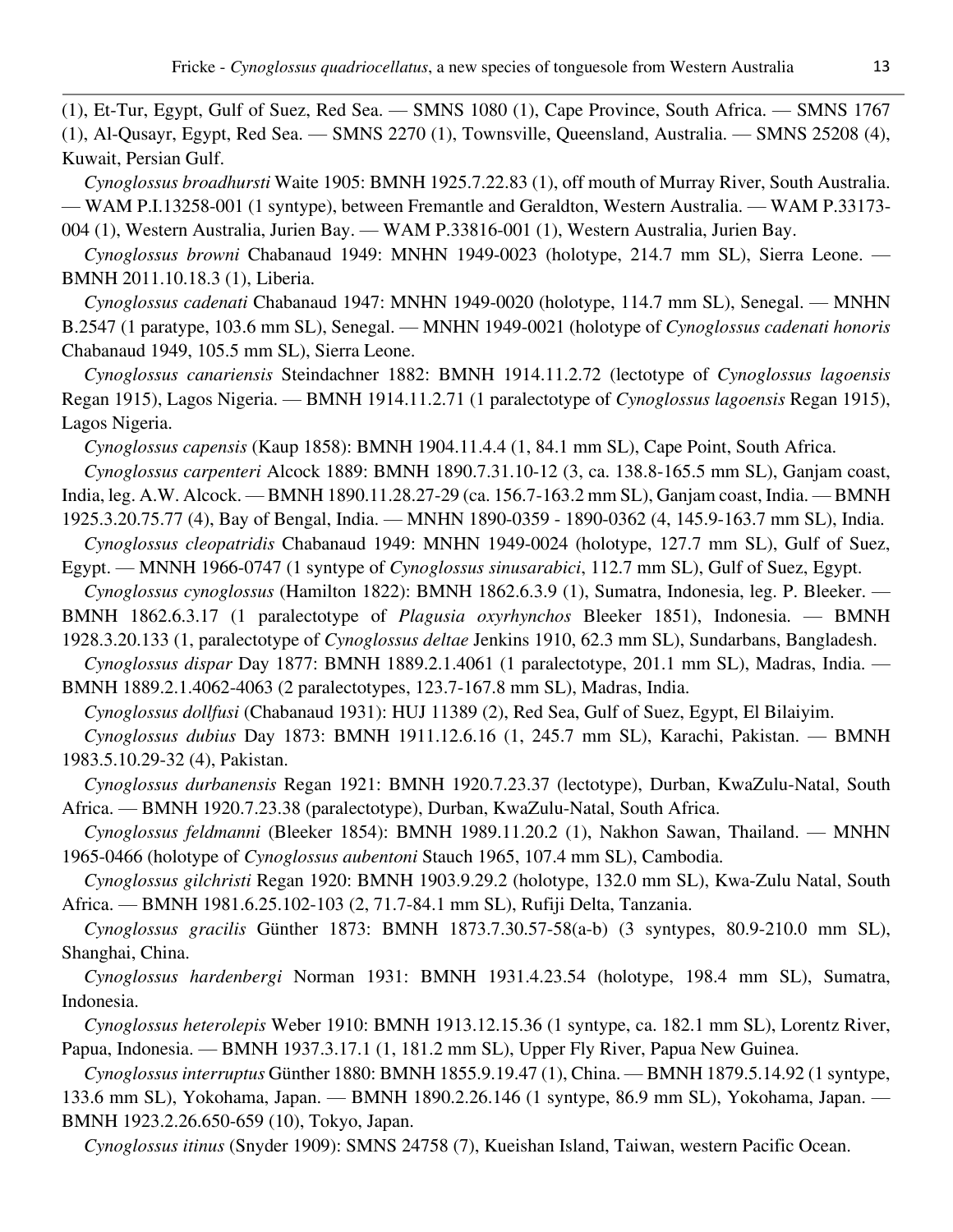*Cynoglossus joyneri* Günther 1878: BMNH 1858.4.15.94 (lectotype of Chabanaud 1951: 269), Yokei, Japan. ⸺ BMNH 1858.4.15.95 (1 paralectotype), Yokei, Japan. ⸺ BMNH 1892.12.12.32 (holotype of *Cynoglossus tshusanensis* Chabanaud 1951), Tshusan Archipelago, China. ⸺ BMNH 1892.12.12.33-34 (2 paratypes of *Cynoglossus tshusanensis* Chabanaud 1951), Tshusan Archipelago, China. ⸺ BMNH 1924.12.15.870 (lectotype of *Cynoglossus lighti* Norman 1925), Wenshow, China. ⸺ BMNH 1924.12.15.88-89 (2 paralectotypes of *Cynoglossus lighti* Norman 1925), Wenshow, China. — BMNH 1924.12.15.90 (1 paralectotype of *Cynoglossus lighti* Norman 1925, 113.8 mm SL), Wenshow, China.

*Cynoglossus kopsii* (Bleeker 1851): BMNH 1879.5.14.81 (132.3 mm SL), Arafura Sea. ⸺ BMNH 1890.2.26.147 (1 syntype of *Cynoglossus kopsi digramma* Chabanaud 1951, ca. 109.6 mm SL), Arafura Sea. ⸺ BMNH 1890.2.26.148 (1 syntype of *Cynoglossus kopsi digramma* Chabanaud 1951, ca. 83.4 mm SL), Arafura Sea. ⸺ BMNH 1908.3.23.148 (1 syntype of *Cynoglossus kopsi digramma* Chabanaud 1951, 97.9 mm SL), Almirantes, Seychelles. ⸺ MNNH 1890-0134 (1 syntype of *Cynoglossus kopsi digramma* Chabanaud 1951, 109.8 mm SL), Arafura Sea. ⸺ HUJ 20554 (1, 135.7 mm SL), Hong Kong, China, South China Sea. ⸺ SMNS 12517 (2), Phetchaburi, Thailand, South China Sea. — SMNS 23771 (1), Singapore. — WAM P.33975-015 (3), Indonesia, West Papua, Pisang Bay.

*Cynoglossus lachneri* Menon 1977: SMF 368 (1), Eritrea, Massaua. ⸺ SMF 15437 (1), Seychelles, La Digue; SMF 28567 (1), India, Nicobar Islands, Castle Bay.

*Cynoglossus lida* (Bleeker 1851): BMNH 1919.9.12.50 (1, 149.5 mm SL), Durban, KwaZulu-Natal, South Africa. ⸺ WAM P.33708-002 (1), Indonesia, West Papua, Raja Ampat Islands.

*Cynoglossus lingua* (Hamilton 1822): BMNH 1855.12.26.601 (1, 250.7 mm SL), River Ganges, India, leg. J. McClelland.

*Cynoglossus luctuosus* Chabanaud 1948: BMNH 1932.2.6.1 (holotype, 129.4 mm SL), Madras, India. ⸺ BMNH 1932.2.6.2-9 (8 paratypes, 117.7-137.2 mm SL), Madras, India.

*Cynoglossus maccullochi* Norman 1926: AMS E.2693 (holotype), 7-10 miles northwest of Hummocky Island, Queensland, Australia. ⸺ WAM P.25846-001 (1), Western Australia, Houtman Abrolhos, 28º24'24''S 113 º44'42''E (**new record** for Western Australia). ⸺ WAM P.31704-001 (1), Western Australia, Shark Bay. ⸺ WAM P.32275-003 (1), Western Australia, Shark Bay. ⸺ WAM P.32276-002 (1), Western Australia, Shark Bay. ⸺ WAM P.32302-002 (1), Western Australia, Dirk Hartog Island. ⸺ WAM P.32497-001 (1), Western Australia, Shark Bay.

*Cynoglossus macrolepidotus* (Bleeker 1851): SMNS 10586 (1 paralectotype), Jakarta, Java, Indonesia.

*Cynoglossus macrophthalmus* Norman 1926: AMS E.1978 (holotype), 20 miles off Bustard Head Light, Queensland, Australia. — SMNS 14298 (2), Exmouth Gulf, Western Australia, southeastern Indian Ocean.

*Cynoglossus macrostomus* Norman 1928: BMNH 1889.2.1.4076 (1 paratype, 118.3 mm SL), China. ⸺ SMF 790 (1), India, Mumbai. ⸺ SMF 28811 (2), Indonesia, Sumatra Barat, north of Airbangis.

*Cynoglossus maculipinnis* Rendahl 1921: BMNH 1933.8.14.24 (1), northwestern Australia. ⸺ WAM P.31838-001 (1), Dampier Archipelago, Western Australia. — WAM P.31841-003 (1), Dampier Archipelago, Western Australia. — WAM P.31846-004 (1), Dampier Archipelago, Western Australia. — WAM P.31848-003 (1), Dampier Archipelago, Western Australia. — WAM P.31849-002 (1), Dampier Archipelago, Western Australia. — WAM P.31853-008 (1), Dampier Archipelago, Western Australia. — WAM P.31856-004 (1), Dampier Archipelago, Western Australia. — WAM P.31861-005 (1), Dampier Archipelago, Western Australia. ⸺ WAM P.31863-003 (1), Dampier Archipelago, Western Australia. ⸺ WAM P.32169-014 (2), Western Australia, Quondong Point north of Broome.

*Cynoglossus marleyi* Regan 1921: BMNH 1921.3.1.21 (holotype, ca. 317.7 mm SL), Kwa-Zulu Natal, South Africa.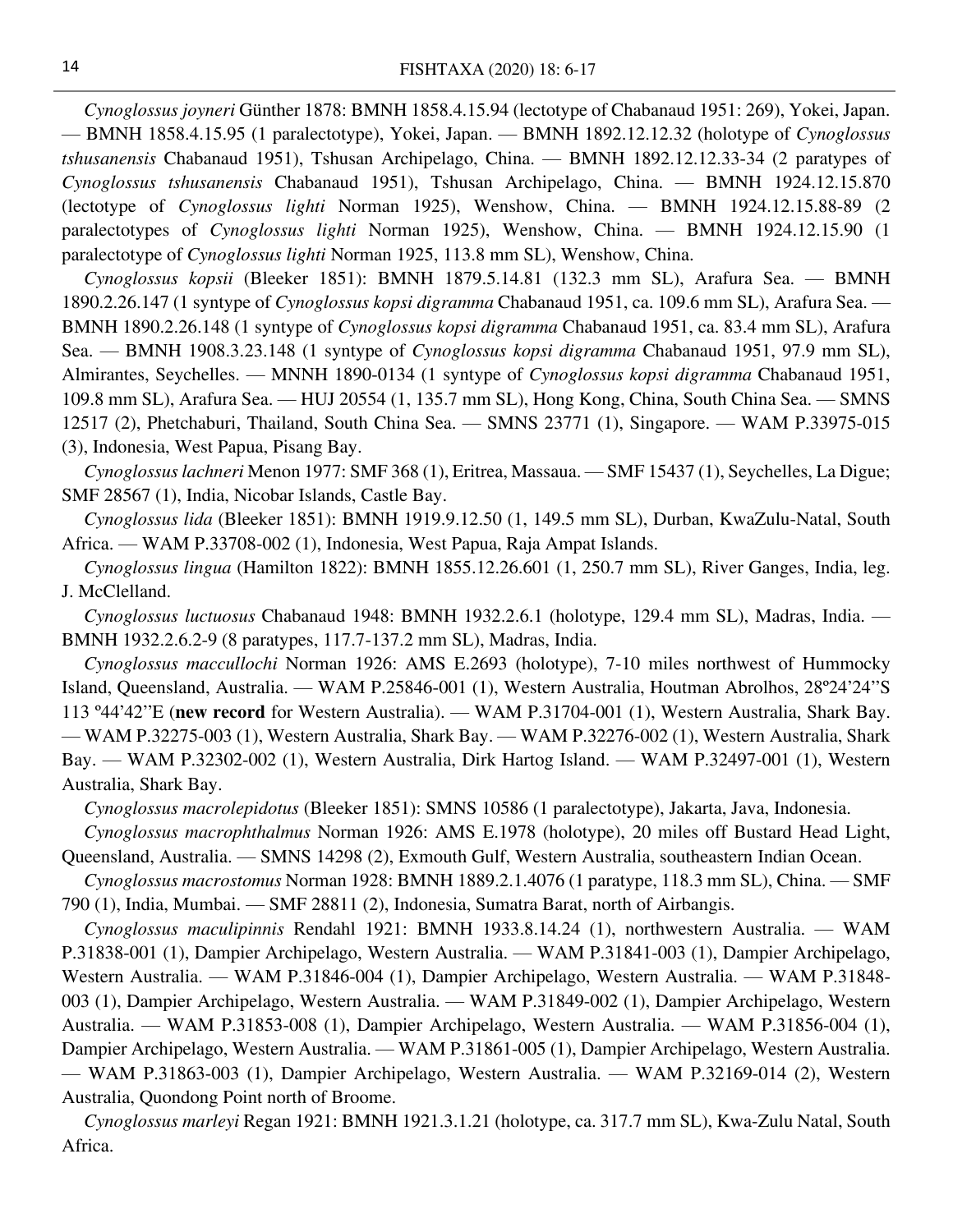*Cynoglossus melanopterus* (Bleeker 1851): BMNH 1862.6.3.13 (1 paralectotype), Indonesia.

*Cynoglossus microlepis* (Bleeker 1851): BMNH 1984.1.13.248 (1, 86.2 mm SL), Singapore. ⸺ MNHN 0000-0399 (5 paralectotypes of *Cynoglossus solum* Sauvage 1878, 191.0-222.8 mm SL), Mekong River, Vietnam. ⸺ MNHN 0000-9516 (lectotype of *Cynoglossus solum* Sauvage 1878, 191.9 mm SL). ⸺ MNHN 0000-9640 (5 paralectotypes of *Cynoglossus solum* Sauvage 1878, 203.0-231.7 mm SL), Mekong River, Vietnam.

*Cynoglossus microphthalmus* (Bonde 1922): BMNH 1922.3.27.17 (holotype, 166.0 mm SL), KwaZulu-Natal, South Africa.

*Cynoglossus monodi* Chabanaud 1949: MNHN 1949-0018 (holotype, 318.6 mm SL), Beni. ⸺ BMNH 1949.4.30.4 (1 paratype, 236.4 mm SL), Benin.

*Cynoglossus monopus* (Bleeker 1849): HUJ 14764 (1, 142.5 mm SL), Hong Kong, China, South China Sea. ⸺ MNHN 0000-0174 (1 syntype of *Arelia ceratophrys* Kaup 1858), Indonesia.

*Cynoglossus nigropinnatus* Ochiai 1963: SMNS 24645 (1), Kueishan Island, Taiwan, western Pacific Ocean. ⸺ SMNS 24757 (1), Kueishan Island, Taiwan, western Pacific Ocean.

*Cynoglossus ogilbyi* Norman 1926: AMS E.2796 (holotype), southern Queensland, Australia. ⸺ WAM P.33909-001 (1), Western Australia, North Kimberley, 13.85048213°S 127.2886759°E - 13.85244789°S 127.2876071ºE, 44.7-45.2 m depth (**new record** for Western Australia). ⸺ WAM P.34715-001 (1), Western Australia, Eclipse Islands, 13º29'37.615''S 125º51'05.878''E - 13º29'35.828''S 125º51'08.352''E, 41.7-42.5 m depth.

*Cynoglossus oligolepis* (Bleeker 1855): BMNH 1862.6.3.2 (1, ca. 279.5 mm SL), Jakarta, Java Indonesia, leg. P. Bleeker.

*Cynoglossus puncticeps* (Richardson 1846): BMNH 1855.12.26.602 (holotype of *Cynoglossus brevis* Günther 1862, 93.5 mm SL), Ganges, India. ⸺ BMNH 1862. 6.3.15 (1, ca. 102.9 mm SL), Indonesia, leg. P. Bleeker. ⸺ HUJ 14701 (4, 89.2-116.1 mm SL), Hong Kong, China, South China Sea.

*Cynoglossus purpureomaculatus* Regan 1905: BMNH 1908.6.6.247 (holotype, 194.5 mm SL), Inland Sea, Japan.

*Cynoglossus robustus* Günther 1873: BMNH 1873.7.30.61 (holotype, 293.0 mm SL), Shanghai, China. ⸺ BMNH 1905.6.6.248 (holotype of *Cynoglossus brunneus* Regan 1905, ca. 176.8 mm SL), Inland Sea, Japan.

*Cynoglossus roulei* Wu 1932. ⸺ BMNH 1924.12.15.64 (1, 253.5 mm SL), Amoy, China.

*Cynoglossus sealarki* Regan 1908: BMNH 1908.3.23.153 (lectotype), Saya de Malha Bank. ⸺ BMNH 1908.3.23.154-156 (3 paralectotypes), Saya de Malha Bank.

*Cynoglossus semilaevis* Günther 1873: BMNH 1898.2.28.9 (1, 405.0 mm SL), Liao-hu, China.

*Cynoglossus senegalensis* (Kaup 1858): MNHN B.2671 (1 syntype, ca. 270 mm SL), Dakar, Senegal. ⸺ MNHN 1999-049 (1 syntype, ca. 535 mm SL), Dakar, Senegal. ⸺ BMNH 1949.4.30.3 (1), Badougbe, Togo.

⸺ MNHN 1949-0022 (holotype of *Cynoglossus senegalensis simulator* Chabanaud 1949, ca. 386 mm SL), Dakar, Senegal.

*Cynoglossus sinusarabici* (Chabanaud 1931): BMNH 1938.10.7.1 (1 syntype, 100.5 mm SL), Great Bitter Lake, Suez Canal, Egypt. ⸺ HUJ 13176 (81.4 mm SL), Gaza, Mediterranean Sea. ⸺ HUJ 13672 (2, 85.7-91.3 mm SL), Massawa, Eritrea, Red Sea. — HUJ 20073 (4, 109.7-116.2 mm SL), Jaffo, Israel, Mediterranean Sea. ⸺ HUJ 20553 (1, 81.4), Hertzeliya, Israel, Mediterranean Sea. ⸺ MNHN 1967-0601 (3 syntypes, 88.1-98.3 mm SL), Gulf of Suez, Egypt. — MNHN 1967-0602 (5 syntypes, 98.2-120.0 mm SL), Gulf of Suez, Egypt. — MNHN 1967-0603 (2 syntypes, 88.6-90.6 mm SL), Gulf of Suez, Egypt.

*Cynoglossus trigrammus* Günther 1862: BMNH 1855.9.19.1215 (lectotype, 180.1 mm SL), China. ⸺ BMNH 1851.12.27.169 (1 paralectotype), China. *Cynoglossus trulla* (Cantor 1849). ⸺ BMNH 1862.11.1.225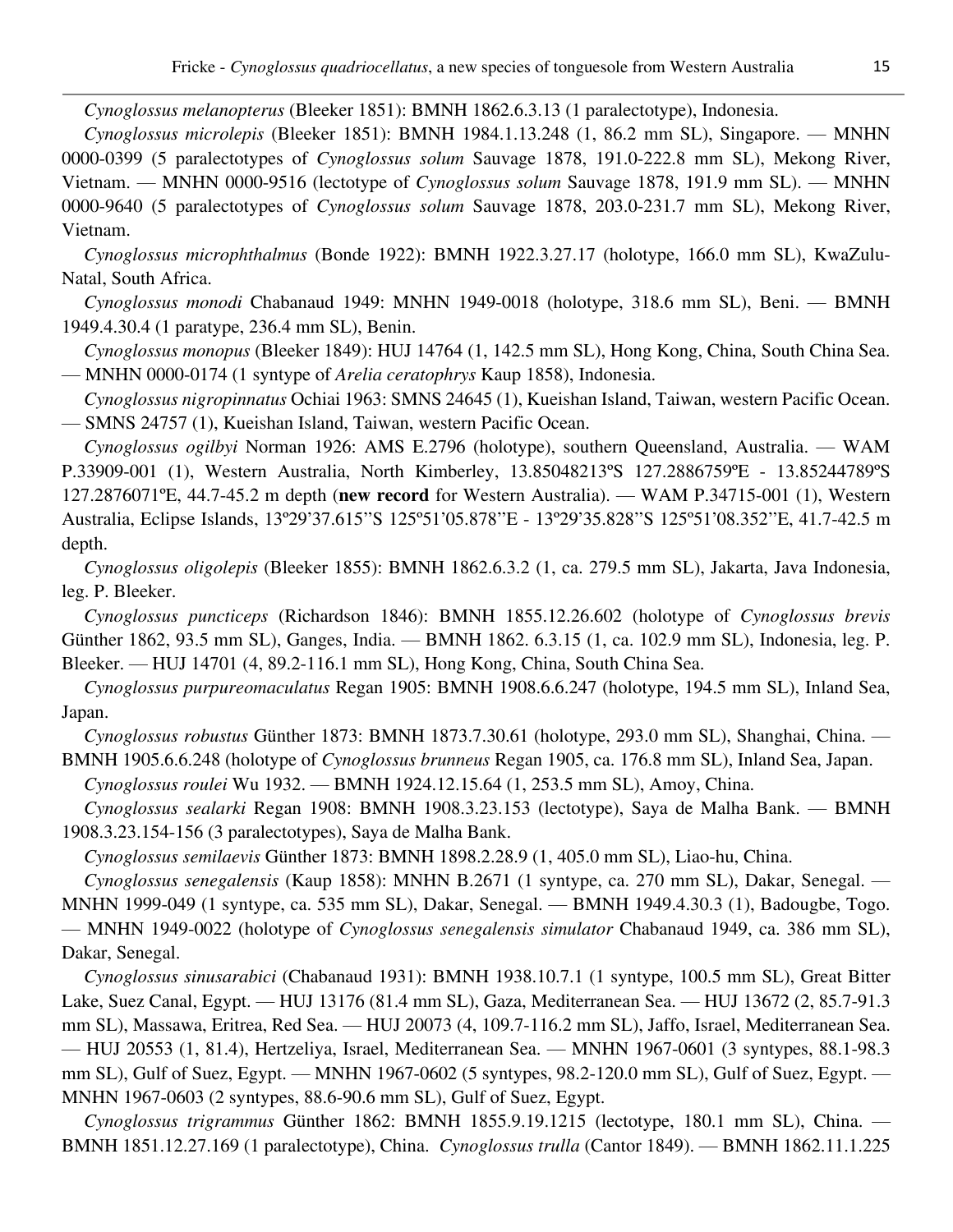(1), Borneo, Indonesia. ⸺ BMNH 1933.7.31.28-29 (2), Singapore.

*Cynoglossus waandersii* (Bleeker 1854): SMNS 3754 (1), Singapore.

*Cynogossus westraliensis* Fricke 2019: WAM P.31802-008 (holotype), off North-West Cape, Western Australia. ⸺ WAM P.31801-002 (1 paratype), off North-West Cape, Western Australia.

*Cynoglossus xiphoideus* Günther 1862: BMNH 1859.7.1.52 (lectotype), Thailand. ⸺ BMNH 1859.7.1.53 (1 paralectotype), Thailand. ⸺ BMNH 1898.4.2.130-134 (5, 159.3-238.2 mm SL), Mae Nam Chao Phraya River, Thailand.

*Cynoglossus zanzibarensis* Norman 1939: BMNH 1939.5.24.1813 (holotype, 144.6 mm SL), Zanzibar, Tanzania. ⸺ BMNH 1939.5.24.1810-11 1814 (2 paratypes, 143.4-165.0 mm SL), Zanzibar, Tanzania. ⸺ BMNH 1939.5.24.1812 and 1814 (2 paratypes, 120.0-142.7 mm SL), Zanzibar, Tanzania.

#### **Acknowledgments**

I am grateful to J. Maclaine, O. Crimmen and L. Goodayle (BMNH), D.Golani (HUJ), R. Causse (MNHN), F. Krupp and M. Sonnewald (SMF), M. Allen and G. Moore (WAM) for giving access to fish specimens in their care, providing information, and taking x-rays and photographs.

#### **Literature cited**

- Fricke R. 2019. *Cynoglossus westraliensis*, a new species of tonguesole from Western Australia (Teleostei: Cynoglossidae). FishTaxa 4(2): 31-40.
- Fricke R. 2020. References in Eschmeyer's Catalog of Fishes (http://researcharchive.calacademy.org/ research/Ichthyology/Catalog/fishcatmain.asp). Electronic version accessed 28 Oct. 2020.
- Fricke R., Eschmeyer W.N. 2020. Guide to fish collections in Eschmeyer's Catalog of Fishes, (http://researcharchive. calacademy.org/research/ichthyology/catalog/collections.asp). Electronic version accessed 28 Oct. 2020.
- Fricke R., Eschmeyer W.N., van der Laan R. 2020. Catalog of fishes (http://researcharchive.calacademy.org/ research/Ichthyology/Catalog/fishcatmain.asp). Electronic version accessed 28 Oct. 2020.
- Fricke R., Golani D., Appelbaum-Golani B. 2017. *Cynoglossus crepida*, a new species of tonguesole from the Gulf of Aqaba, Red Sea (Teleostei: Cynoglossidae). Journal of the Ocean Science Foundation 25: 77-87.
- Ho H.-C., Lin C.-C., Ju Y.-M., Wang S.-I., Shao K.-T., Chang C.-W. 2009. Specimen catalog of the National Museum of Marine Biology and Aquarium transferred from Tunghai University. (I) Order Pleuronectiformes. Platax 6: 1-16.
- Hoese D.F., Bray D.J. 2006. Cynoglossidae. In: D.F. Hoese, D.J. Bray, J.R. Paxton, G.R. Allen (Eds.). Zoological Catalogue of Australia. Volume 35. Fishes. Part 3. CSIRO Publishing, Collingwood. pp: 1853-1858.
- Hubbs C.L., Lagler K.F. 1947. Fishes of the Great Lakes Region. Bulletin Cranbrook Institute of Science (Bloomfield Hills, Michigan*)*, 26: 186 p.
- Hutchins J.B. 2001. Checklist of the fishes of Western Australia. Records of the Western Australian Museum, Supplement 63: 9-50.
- Johnson J.W. 1999. Annotated checklist of the fishes of Moreton Bay, Queensland, Australia. Memoirs of the Queensland Museum 43 (2): 709-762.
- Krup, F. 1987. Tiefenwasser- und Tiefseefische aus dem Roten Meer. XV. The occurrence of *Cynoglossus acutirostris* Norman 1939 in the Red Sea. Senckenbergiana Maritima 19: 249-259.
- Laan R., van der Eschmeyer W.N., Fricke R. 2014. Family-group names of recent fishes. Zootaxa 3883(2): 1-230.
- Larson H.K., Williams R.S., Hammer M.P. 2013. An annotated checklist of the fishes of the Northern Territory, Australia. Zootaxa 3696(1): 1-293
- Li S.-Z., Wang H.-M. 1995. Fauna Sinica. Osteichthyes. Pleuronectiformes. [In Chinese, English summary.] Beijing, Science Press. 433 p.
- Menon A.G.K. 1977. A systematic monograph of the tongue soles of the genus *Cynoglossus* Hamilton-Buchanan (Pisces: Cynoglossidae). Smithsonian Contributions in Zoology 238: 129 p.